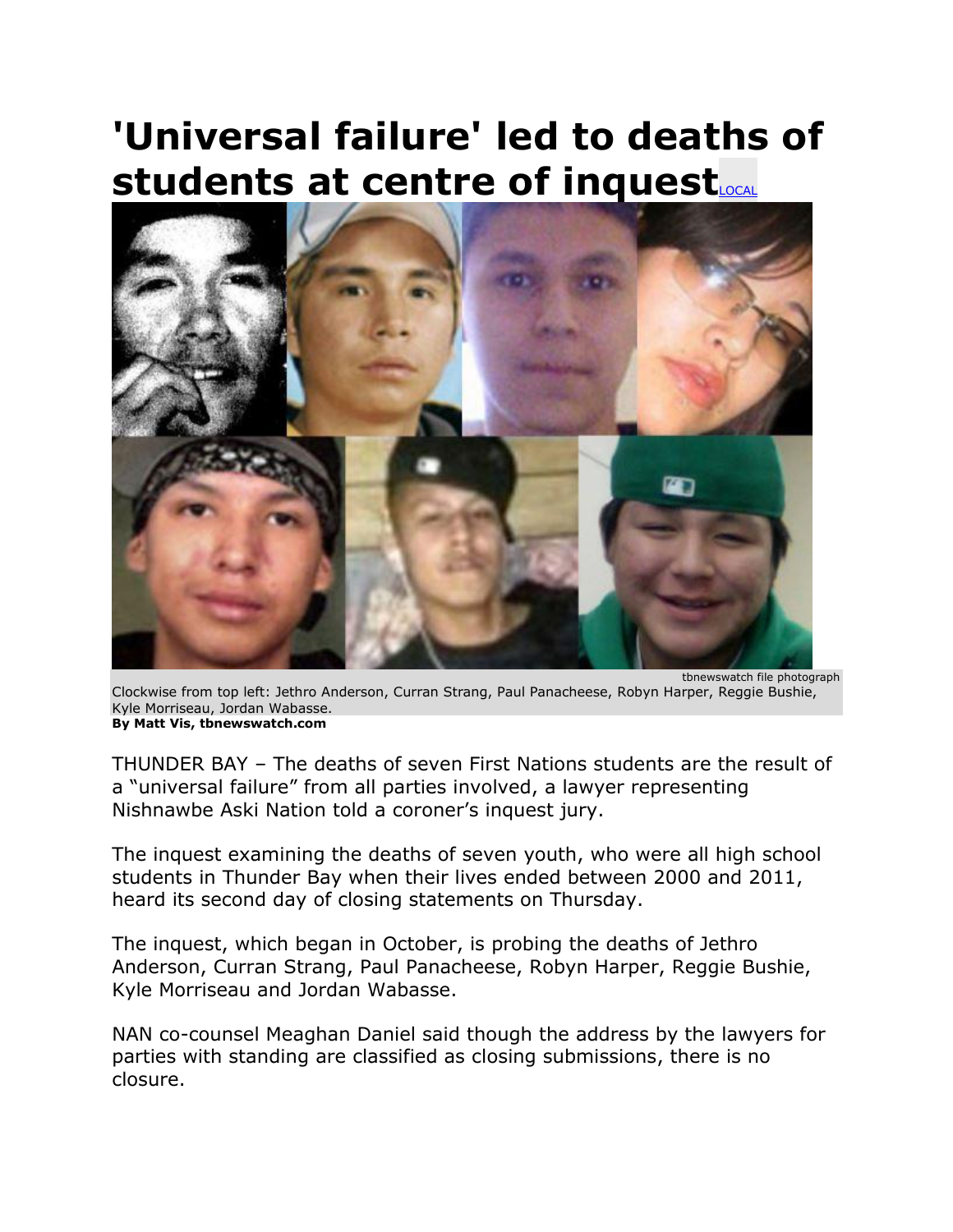"You say the hard thing," Daniel urged the jury. "We all failed. This is universal failure."

She also told the jury some organizations are "set up for failure" and urged the five, who will be tasked with developing recommendations to prevent future similar deaths, to be "courageously innovative" to level the playing field.

The parties with standing have presented the journey with a joint slate of 118 recommendations which include enhancing and guaranteeing educational funding, improving social determinants of health, improving transition for students and greater cooperation among all relevant stakeholders.

"There was a lot of cooperation with a lot of the parties coming together to work every closely with each other," Fiddler said in an interview Thursday afternoon.

"Just knowing the political climate out there in terms of how that's changed over the last year or so, we're confident and we're encouraged about what we're hearing in terms of the full implementation of the recommendations that will come out from this inquest."

Daniel said the joint slate of recommendations includes specific needs that can be addressed immediately, as well as structural overhauls.

Those reforms call for the creation of a new First Nations education funding framework, identifying the current achievement gap and establishing an education system that would "protect schools and keep students safe."

"I think what this report and the recommendations will provide is a roadmap for all of us to ensure changes are made and that we not only ensure the well-being and safety of these kids but their success as well," Fiddler said.

"We've just been focusing on their safety and well-being and that shouldn't be. We should be focusing on their ability and to ensure there's opportunities for them to exceed academically well beyond high school."

Closing submissions were also delivered by Thunder Bay Police Service lawyer Brian Gover, who said all parties need to be accountable.

"Not only are we all in this process together, we must learn together and move forward together," Gover said.